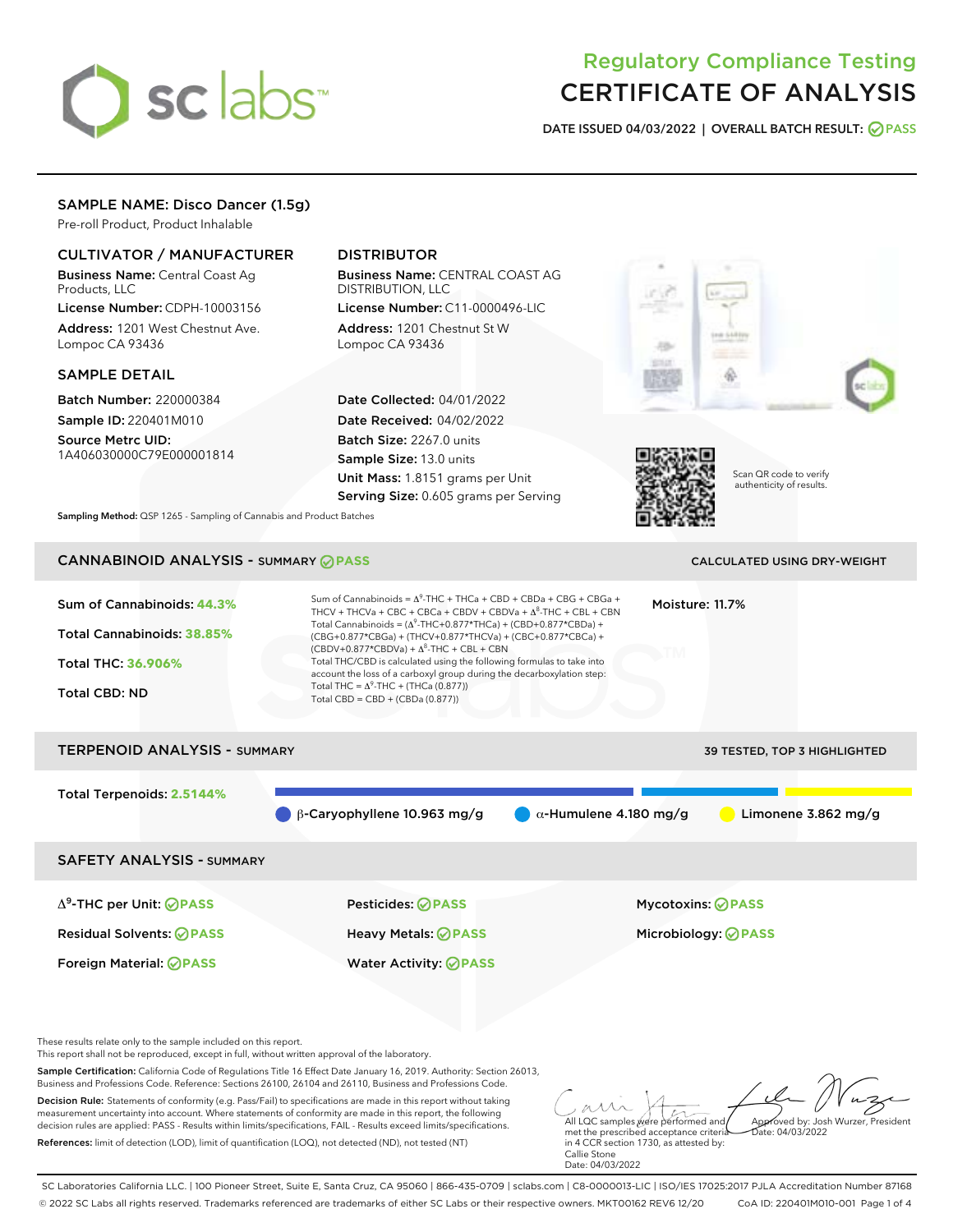



DISCO DANCER (1.5G) | DATE ISSUED 04/03/2022 | OVERALL BATCH RESULT: **● PASS** 

#### CANNABINOID TEST RESULTS - 04/02/2022 2 PASS

Tested by high-performance liquid chromatography with diode-array detection (HPLC-DAD). Calculated using Dry-Weight. **Method:** QSP 1157 - Analysis of Cannabinoids by HPLC-DAD

### TOTAL CANNABINOIDS: **38.85%**

Total Cannabinoids (Total THC) + (Total CBD) + (Total CBG) + (Total THCV) + (Total CBC) +<br>(Total CBDV) + Δ<sup>8</sup>-THC + CBL + CBN

TOTAL THC: **36.906%** Total THC (Δ<sup>9</sup> -THC+0.877\*THCa)

TOTAL CBD: ND

Total CBD (CBD+0.877\*CBDa)

TOTAL CBG: 1.27% Total CBG (CBG+0.877\*CBGa)

TOTAL THCV: 0.139% Total THCV (THCV+0.877\*THCVa)

TOTAL CBC: 0.538% Total CBC (CBC+0.877\*CBCa)

TOTAL CBDV: ND Total CBDV (CBDV+0.877\*CBDVa)

| <b>COMPOUND</b>  | LOD/LOQ<br>(mg/g)          | <b>MEASUREMENT</b><br><b>UNCERTAINTY</b><br>(mg/g) | <b>RESULT</b><br>(mg/g) | <b>RESULT</b><br>(%) |
|------------------|----------------------------|----------------------------------------------------|-------------------------|----------------------|
| <b>THCa</b>      | 0.05 / 0.14                | ±7.432                                             | 420.82                  | 42.082               |
| <b>CBGa</b>      | 0.1 / 0.2                  | ±0.52                                              | 14.5                    | 1.45                 |
| <b>CBCa</b>      | 0.07 / 0.28                | ±0.207                                             | 6.14                    | 0.614                |
| <b>THCVa</b>     | 0.07/0.20                  | ±0.052                                             | 1.59                    | 0.159                |
| $\Delta^9$ -THC  | 0.06 / 0.26                | N/A                                                | <b>ND</b>               | <b>ND</b>            |
| $\Lambda^8$ -THC | 0.1 / 0.4                  | N/A                                                | <b>ND</b>               | <b>ND</b>            |
| <b>THCV</b>      | 0.1/0.2                    | N/A                                                | <b>ND</b>               | <b>ND</b>            |
| <b>CBD</b>       | 0.07/0.29                  | N/A                                                | <b>ND</b>               | <b>ND</b>            |
| <b>CBDa</b>      | 0.02/0.19                  | N/A                                                | <b>ND</b>               | <b>ND</b>            |
| <b>CBDV</b>      | 0.04 / 0.15                | N/A                                                | <b>ND</b>               | <b>ND</b>            |
| <b>CBDVa</b>     | 0.03/0.53                  | N/A                                                | <b>ND</b>               | <b>ND</b>            |
| <b>CBG</b>       | 0.06/0.19                  | N/A                                                | <b>ND</b>               | <b>ND</b>            |
| <b>CBL</b>       | 0.06 / 0.24                | N/A                                                | <b>ND</b>               | <b>ND</b>            |
| <b>CBN</b>       | 0.1/0.3                    | N/A                                                | <b>ND</b>               | <b>ND</b>            |
| <b>CBC</b>       | 0.2 / 0.5                  | N/A                                                | <b>ND</b>               | <b>ND</b>            |
|                  | <b>SUM OF CANNABINOIDS</b> |                                                    | 443.0 mg/g              | 44.3%                |

**UNIT MASS: 1.8151 grams per Unit / SERVING SIZE: 0.605 grams per Serving**

| $\Delta^9$ -THC per Unit                 | 1100 per-package limit | <b>ND</b>         | <b>PASS</b> |
|------------------------------------------|------------------------|-------------------|-------------|
| $\Delta^9$ -THC per Serving              |                        | <b>ND</b>         |             |
| <b>Total THC per Unit</b>                |                        | 669.88 mg/unit    |             |
| <b>Total THC per Serving</b>             |                        | 223.28 mg/serving |             |
| <b>CBD per Unit</b>                      |                        | <b>ND</b>         |             |
| <b>CBD per Serving</b>                   |                        | <b>ND</b>         |             |
| <b>Total CBD per Unit</b>                |                        | <b>ND</b>         |             |
| <b>Total CBD per Serving</b>             |                        | <b>ND</b>         |             |
| Sum of Cannabinoids<br>per Unit          |                        | 804.1 mg/unit     |             |
| Sum of Cannabinoids<br>per Serving       |                        | 268.0 mg/serving  |             |
| <b>Total Cannabinoids</b><br>per Unit    |                        | 705.3 mg/unit     |             |
| <b>Total Cannabinoids</b><br>per Serving |                        | 235.1 mg/serving  |             |
| <b>MOISTURE TEST RESULT</b>              |                        |                   |             |

11.7% Tested 04/02/2022

Method: QSP 1224 -Loss on Drying (Moisture)

#### TERPENOID TEST RESULTS - 04/03/2022

Terpene analysis utilizing gas chromatography-flame ionization detection (GC-FID). **Method:** QSP 1192 - Analysis of Terpenoids by GC-FID

| <b>COMPOUND</b>         | LOD/LOQ<br>(mg/g) | <b>MEASUREMENT</b><br><b>UNCERTAINTY</b><br>(mg/g) | <b>RESULT</b><br>(mg/g)                          | <b>RESULT</b><br>(%) |
|-------------------------|-------------------|----------------------------------------------------|--------------------------------------------------|----------------------|
| β-Caryophyllene         | 0.004 / 0.012     | ±0.3037                                            | 10.963                                           | 1.0963               |
| $\alpha$ -Humulene      | 0.009/0.029       | ±0.1045                                            | 4.180                                            | 0.4180               |
| Limonene                | 0.005 / 0.016     | ±0.0429                                            | 3.862                                            | 0.3862               |
| <b>Myrcene</b>          | 0.008 / 0.025     | ±0.0144                                            | 1.443                                            | 0.1443               |
| trans-β-Farnesene       | 0.008 / 0.025     | ±0.0349                                            | 1.263                                            | 0.1263               |
| Linalool                | 0.009 / 0.032     | ±0.0294                                            | 0.993                                            | 0.0993               |
| $\alpha$ -Bisabolol     | 0.008 / 0.026     | ±0.0331                                            | 0.798                                            | 0.0798               |
| $\beta$ -Pinene         | 0.004 / 0.014     | ±0.0036                                            | 0.402                                            | 0.0402               |
| Fenchol                 | 0.010 / 0.034     | ±0.0089                                            | 0.295                                            | 0.0295               |
| Terpineol               | 0.009 / 0.031     | ±0.0120                                            | 0.250                                            | 0.0250               |
| $\alpha$ -Pinene        | 0.005 / 0.017     | ±0.0012                                            | 0.181                                            | 0.0181               |
| Caryophyllene<br>Oxide  | 0.010 / 0.033     | ±0.0059                                            | 0.166                                            | 0.0166               |
| <b>B-Ocimene</b>        | 0.006 / 0.020     | ±0.0019                                            | 0.075                                            | 0.0075               |
| <b>Borneol</b>          | 0.005 / 0.016     | ±0.0022                                            | 0.067                                            | 0.0067               |
| Sabinene                | 0.004 / 0.014     | ±0.0005                                            | 0.054                                            | 0.0054               |
| Camphene                | 0.005 / 0.015     | ±0.0005                                            | 0.052                                            | 0.0052               |
| Fenchone                | 0.009 / 0.028     | ±0.0012                                            | 0.051                                            | 0.0051               |
| Terpinolene             | 0.008 / 0.026     | ±0.0008                                            | 0.049                                            | 0.0049               |
| Eucalyptol              | 0.006 / 0.018     | N/A                                                | <loq< th=""><th><loq< th=""></loq<></th></loq<>  | <loq< th=""></loq<>  |
| $\gamma$ -Terpinene     | 0.006 / 0.018     | N/A                                                | <loq< th=""><th><loq< th=""></loq<></th></loq<>  | <loq< th=""></loq<>  |
| Sabinene Hydrate        | 0.006 / 0.022     | N/A                                                | <loq< th=""><th><loq< th=""></loq<></th></loq<>  | <loq< th=""></loq<>  |
| Nerol                   | 0.003 / 0.011     | N/A                                                | <loq< th=""><th><loq< th=""></loq<></th></loq<>  | <loq< th=""></loq<>  |
| Citronellol             | 0.003 / 0.010     | N/A                                                | <loq< th=""><th><loq< th=""></loq<></th></loq<>  | <loq< th=""></loq<>  |
| Geraniol                | 0.002 / 0.007     | N/A                                                | <loq< th=""><th><math>&lt;</math>LOQ</th></loq<> | $<$ LOQ              |
| Guaiol                  | 0.009 / 0.030     | N/A                                                | <loq< th=""><th><loq< th=""></loq<></th></loq<>  | <loq< th=""></loq<>  |
| $\alpha$ -Phellandrene  | 0.006 / 0.020     | N/A                                                | <b>ND</b>                                        | <b>ND</b>            |
| $\Delta^3$ -Carene      | 0.005 / 0.018     | N/A                                                | ND                                               | <b>ND</b>            |
| $\alpha$ -Terpinene     | 0.005 / 0.017     | N/A                                                | <b>ND</b>                                        | <b>ND</b>            |
| p-Cymene                | 0.005 / 0.016     | N/A                                                | <b>ND</b>                                        | <b>ND</b>            |
| Isopulegol              | 0.005 / 0.016     | N/A                                                | <b>ND</b>                                        | <b>ND</b>            |
| Camphor                 | 0.006 / 0.019     | N/A                                                | ND                                               | ND                   |
| Isoborneol              | 0.004 / 0.012     | N/A                                                | ND                                               | ND                   |
| Menthol                 | 0.008 / 0.025     | N/A                                                | <b>ND</b>                                        | ND                   |
| Pulegone                | 0.003 / 0.011     | N/A                                                | <b>ND</b>                                        | ND                   |
| <b>Geranyl Acetate</b>  | 0.004 / 0.014     | N/A                                                | ND                                               | ND                   |
| $\alpha$ -Cedrene       | 0.005 / 0.016     | N/A                                                | ND                                               | ND                   |
| Valencene               | 0.009 / 0.030     | N/A                                                | <b>ND</b>                                        | ND                   |
| Nerolidol               | 0.006 / 0.019     | N/A                                                | ND                                               | ND                   |
| Cedrol                  | 0.008 / 0.027     | N/A                                                | <b>ND</b>                                        | ND                   |
| <b>TOTAL TERPENOIDS</b> |                   |                                                    | 25.144 mg/g                                      | 2.5144%              |

SC Laboratories California LLC. | 100 Pioneer Street, Suite E, Santa Cruz, CA 95060 | 866-435-0709 | sclabs.com | C8-0000013-LIC | ISO/IES 17025:2017 PJLA Accreditation Number 87168 © 2022 SC Labs all rights reserved. Trademarks referenced are trademarks of either SC Labs or their respective owners. MKT00162 REV6 12/20 CoA ID: 220401M010-001 Page 2 of 4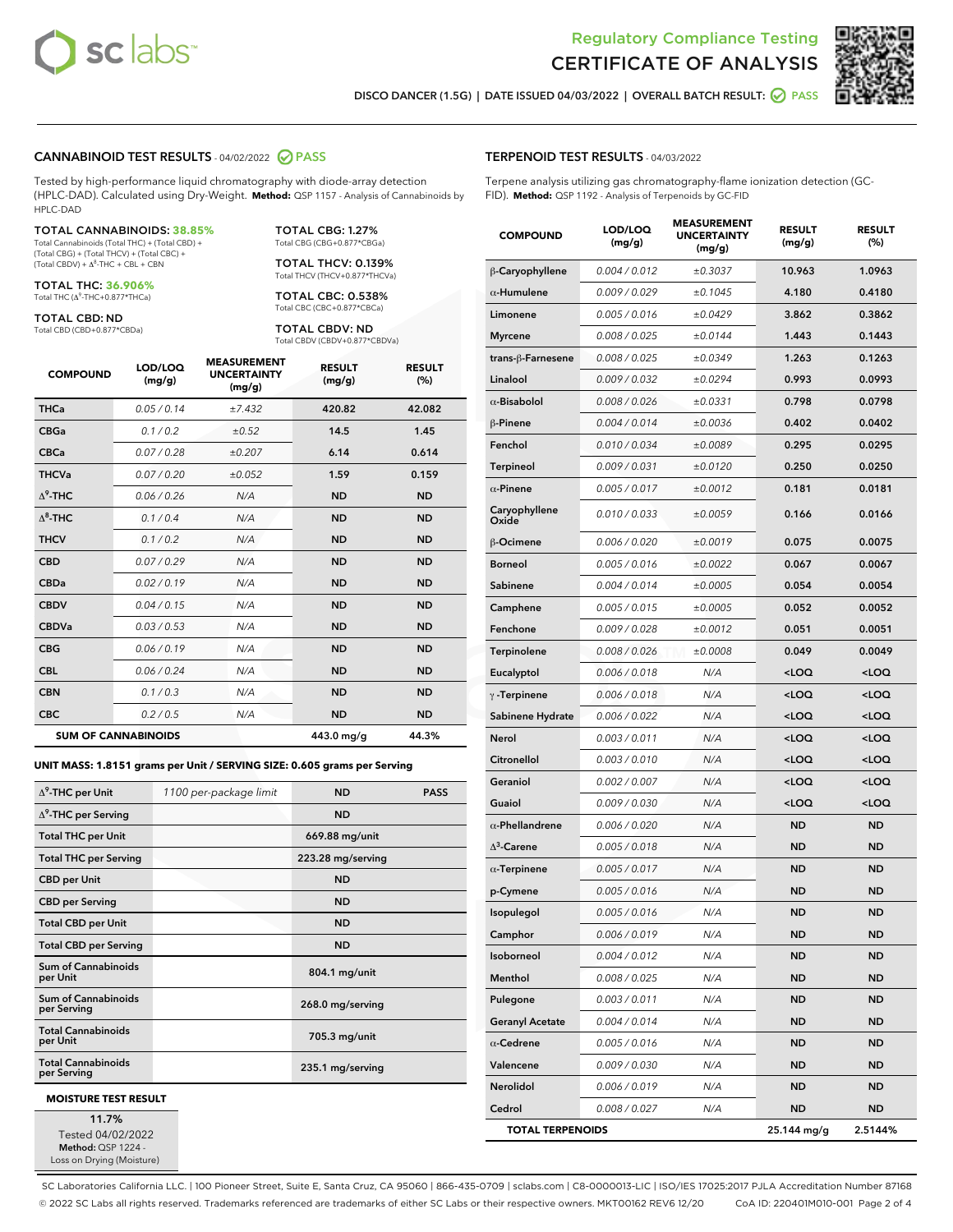



DISCO DANCER (1.5G) | DATE ISSUED 04/03/2022 | OVERALL BATCH RESULT: **⊘** PASS

# CATEGORY 1 PESTICIDE TEST RESULTS - 04/03/2022 2 PASS

Pesticide and plant growth regulator analysis utilizing high-performance liquid chromatography-mass spectrometry (HPLC-MS) or gas chromatography-mass spectrometry (GC-MS). \*GC-MS utilized where indicated. **Method:** QSP 1212 - Analysis of Pesticides and Mycotoxins by LC-MS or QSP 1213 - Analysis of Pesticides by GC-MS

| <b>COMPOUND</b>             | LOD/LOQ<br>$(\mu g/g)$ | <b>ACTION</b><br><b>LIMIT</b><br>$(\mu g/g)$ | <b>MEASUREMENT</b><br><b>UNCERTAINTY</b><br>$(\mu g/g)$ | <b>RESULT</b><br>$(\mu g/g)$ | <b>RESULT</b> |
|-----------------------------|------------------------|----------------------------------------------|---------------------------------------------------------|------------------------------|---------------|
| Aldicarb                    | 0.03 / 0.08            | $>$ LOD                                      | N/A                                                     | <b>ND</b>                    | <b>PASS</b>   |
| Carbofuran                  | 0.02 / 0.05            | ≥ LOD                                        | N/A                                                     | <b>ND</b>                    | <b>PASS</b>   |
| Chlordane*                  | 0.03/0.08              | $>$ LOD                                      | N/A                                                     | <b>ND</b>                    | <b>PASS</b>   |
| Chlorfenapyr*               | 0.03/0.10              | $>$ LOD                                      | N/A                                                     | <b>ND</b>                    | <b>PASS</b>   |
| Chlorpyrifos                | 0.02/0.06              | $>$ LOD                                      | N/A                                                     | <b>ND</b>                    | <b>PASS</b>   |
| Coumaphos                   | 0.02 / 0.07            | $>$ LOD                                      | N/A                                                     | <b>ND</b>                    | <b>PASS</b>   |
| <b>Daminozide</b>           | 0.02 / 0.07            | $\ge$ LOD                                    | N/A                                                     | <b>ND</b>                    | <b>PASS</b>   |
| <b>Dichlorvos</b><br>(DDVP) | 0.03/0.09              | $>$ LOD                                      | N/A                                                     | <b>ND</b>                    | <b>PASS</b>   |
| Dimethoate                  | 0.03 / 0.08            | $>$ LOD                                      | N/A                                                     | <b>ND</b>                    | <b>PASS</b>   |
| Ethoprophos                 | 0.03/0.10              | $>$ LOD                                      | N/A                                                     | <b>ND</b>                    | <b>PASS</b>   |
| Etofenprox                  | 0.02 / 0.06            | $\geq$ LOD                                   | N/A                                                     | <b>ND</b>                    | <b>PASS</b>   |
| Fenoxycarb                  | 0.03/0.08              | $>$ LOD                                      | N/A                                                     | <b>ND</b>                    | <b>PASS</b>   |
| Fipronil                    | 0.03 / 0.08            | $\geq$ LOD                                   | N/A                                                     | <b>ND</b>                    | <b>PASS</b>   |
| Imazalil                    | 0.02 / 0.06            | $\ge$ LOD                                    | N/A                                                     | <b>ND</b>                    | <b>PASS</b>   |
| <b>Methiocarb</b>           | 0.02 / 0.07            | $\ge$ LOD                                    | N/A                                                     | <b>ND</b>                    | <b>PASS</b>   |
| Parathion-methyl            | 0.03/0.10              | $\ge$ LOD                                    | N/A                                                     | <b>ND</b>                    | <b>PASS</b>   |
| <b>Mevinphos</b>            | 0.03/0.09              | $\ge$ LOD                                    | N/A                                                     | <b>ND</b>                    | <b>PASS</b>   |
| Paclobutrazol               | 0.02 / 0.05            | $\ge$ LOD                                    | N/A                                                     | <b>ND</b>                    | <b>PASS</b>   |
| Propoxur                    | 0.03/0.09              | $\geq$ LOD                                   | N/A                                                     | <b>ND</b>                    | <b>PASS</b>   |
| Spiroxamine                 | 0.03 / 0.08            | $\ge$ LOD                                    | N/A                                                     | <b>ND</b>                    | <b>PASS</b>   |
| Thiacloprid                 | 0.03/0.10              | $>$ LOD                                      | N/A                                                     | <b>ND</b>                    | <b>PASS</b>   |

# CATEGORY 2 PESTICIDE TEST RESULTS - 04/03/2022 @ PASS

| <b>COMPOUND</b>          | LOD/LOO<br>$(\mu g/g)$ | <b>ACTION</b><br><b>LIMIT</b><br>$(\mu g/g)$ | <b>MEASUREMENT</b><br><b>UNCERTAINTY</b><br>$(\mu g/g)$ | <b>RESULT</b><br>$(\mu g/g)$ | <b>RESULT</b> |
|--------------------------|------------------------|----------------------------------------------|---------------------------------------------------------|------------------------------|---------------|
| Abamectin                | 0.03/0.10              | 0.1                                          | N/A                                                     | <b>ND</b>                    | <b>PASS</b>   |
| Acephate                 | 0.02 / 0.07            | 0.1                                          | N/A                                                     | <b>ND</b>                    | <b>PASS</b>   |
| Acequinocyl              | 0.02/0.07              | 0.1                                          | N/A                                                     | <b>ND</b>                    | <b>PASS</b>   |
| Acetamiprid              | 0.02/0.05              | 0.1                                          | N/A                                                     | <b>ND</b>                    | <b>PASS</b>   |
| Azoxystrobin             | 0.02 / 0.07            | 0.1                                          | N/A                                                     | <b>ND</b>                    | <b>PASS</b>   |
| <b>Bifenazate</b>        | 0.01/0.04              | 0.1                                          | N/A                                                     | <b>ND</b>                    | <b>PASS</b>   |
| <b>Bifenthrin</b>        | 0.02/0.05              | 3                                            | N/A                                                     | <b>ND</b>                    | <b>PASS</b>   |
| <b>Boscalid</b>          | 0.03/0.09              | 0.1                                          | N/A                                                     | <b>ND</b>                    | <b>PASS</b>   |
| Captan                   | 0.19/0.57              | 0.7                                          | N/A                                                     | <b>ND</b>                    | <b>PASS</b>   |
| Carbaryl                 | 0.02/0.06              | 0.5                                          | N/A                                                     | <b>ND</b>                    | <b>PASS</b>   |
| Chlorantranilip-<br>role | 0.04/0.12              | 10                                           | N/A                                                     | <b>ND</b>                    | <b>PASS</b>   |
| Clofentezine             | 0.03/0.09              | 0.1                                          | N/A                                                     | <b>ND</b>                    | <b>PASS</b>   |

# CATEGORY 2 PESTICIDE TEST RESULTS - 04/03/2022 continued

| <b>COMPOUND</b>               | LOD/LOQ<br>(µg/g) | <b>ACTION</b><br><b>LIMIT</b><br>(µg/g) | <b>MEASUREMENT</b><br><b>UNCERTAINTY</b><br>(µg/g) | <b>RESULT</b><br>(µg/g) | <b>RESULT</b> |
|-------------------------------|-------------------|-----------------------------------------|----------------------------------------------------|-------------------------|---------------|
| Cyfluthrin                    | 0.12 / 0.38       | $\overline{c}$                          | N/A                                                | <b>ND</b>               | <b>PASS</b>   |
| Cypermethrin                  | 0.11/0.32         | $\mathcal{I}$                           | N/A                                                | <b>ND</b>               | <b>PASS</b>   |
| <b>Diazinon</b>               | 0.02 / 0.05       | 0.1                                     | N/A                                                | <b>ND</b>               | <b>PASS</b>   |
| Dimethomorph                  | 0.03 / 0.09       | 2                                       | N/A                                                | ND                      | <b>PASS</b>   |
| Etoxazole                     | 0.02 / 0.06       | 0.1                                     | N/A                                                | <b>ND</b>               | <b>PASS</b>   |
| Fenhexamid                    | 0.03/0.09         | 0.1                                     | N/A                                                | <b>ND</b>               | <b>PASS</b>   |
| Fenpyroximate                 | 0.02 / 0.06       | 0.1                                     | N/A                                                | <b>ND</b>               | <b>PASS</b>   |
| Flonicamid                    | 0.03 / 0.10       | 0.1                                     | N/A                                                | ND                      | <b>PASS</b>   |
| Fludioxonil                   | 0.03 / 0.10       | 0.1                                     | N/A                                                | <b>ND</b>               | <b>PASS</b>   |
| Hexythiazox                   | 0.02 / 0.07       | 0.1                                     | N/A                                                | <b>ND</b>               | <b>PASS</b>   |
| Imidacloprid                  | 0.04 / 0.11       | 5                                       | N/A                                                | <b>ND</b>               | <b>PASS</b>   |
| Kresoxim-methyl               | 0.02 / 0.07       | 0.1                                     | N/A                                                | <b>ND</b>               | <b>PASS</b>   |
| <b>Malathion</b>              | 0.03 / 0.09       | 0.5                                     | N/A                                                | <b>ND</b>               | <b>PASS</b>   |
| Metalaxyl                     | 0.02 / 0.07       | $\overline{c}$                          | N/A                                                | <b>ND</b>               | <b>PASS</b>   |
| Methomyl                      | 0.03 / 0.10       | $\mathcal{I}$                           | N/A                                                | <b>ND</b>               | <b>PASS</b>   |
| Myclobutanil                  | 0.03 / 0.09       | 0.1                                     | N/A                                                | <b>ND</b>               | <b>PASS</b>   |
| Naled                         | 0.02 / 0.07       | 0.1                                     | N/A                                                | <b>ND</b>               | <b>PASS</b>   |
| Oxamyl                        | 0.04 / 0.11       | 0.5                                     | N/A                                                | ND                      | <b>PASS</b>   |
| Pentachloronitro-<br>benzene* | 0.03/0.09         | 0.1                                     | N/A                                                | ND                      | <b>PASS</b>   |
| Permethrin                    | 0.04 / 0.12       | 0.5                                     | N/A                                                | <b>ND</b>               | <b>PASS</b>   |
| Phosmet                       | 0.03 / 0.10       | 0.1                                     | N/A                                                | <b>ND</b>               | <b>PASS</b>   |
| Piperonyl<br><b>Butoxide</b>  | 0.02 / 0.07       | 3                                       | N/A                                                | <b>ND</b>               | <b>PASS</b>   |
| Prallethrin                   | 0.03 / 0.08       | 0.1                                     | N/A                                                | <b>ND</b>               | <b>PASS</b>   |
| Propiconazole                 | 0.02 / 0.07       | 0.1                                     | N/A                                                | <b>ND</b>               | <b>PASS</b>   |
| Pyrethrins                    | 0.04 / 0.12       | 0.5                                     | N/A                                                | <b>ND</b>               | <b>PASS</b>   |
| Pyridaben                     | 0.02 / 0.07       | 0.1                                     | N/A                                                | ND                      | <b>PASS</b>   |
| Spinetoram                    | 0.02 / 0.07       | 0.1                                     | N/A                                                | <b>ND</b>               | <b>PASS</b>   |
| Spinosad                      | 0.02 / 0.07       | 0.1                                     | N/A                                                | <b>ND</b>               | <b>PASS</b>   |
| Spiromesifen                  | 0.02 / 0.05       | 0.1                                     | N/A                                                | <b>ND</b>               | <b>PASS</b>   |
| Spirotetramat                 | 0.02 / 0.06       | 0.1                                     | N/A                                                | ND                      | <b>PASS</b>   |
| Tebuconazole                  | 0.02 / 0.07       | 0.1                                     | N/A                                                | <b>ND</b>               | <b>PASS</b>   |
| Thiamethoxam                  | 0.03 / 0.10       | 5                                       | N/A                                                | <b>ND</b>               | <b>PASS</b>   |
| Trifloxystrobin               | 0.03 / 0.08       | 0.1                                     | N/A                                                | <b>ND</b>               | <b>PASS</b>   |

SC Laboratories California LLC. | 100 Pioneer Street, Suite E, Santa Cruz, CA 95060 | 866-435-0709 | sclabs.com | C8-0000013-LIC | ISO/IES 17025:2017 PJLA Accreditation Number 87168 © 2022 SC Labs all rights reserved. Trademarks referenced are trademarks of either SC Labs or their respective owners. MKT00162 REV6 12/20 CoA ID: 220401M010-001 Page 3 of 4